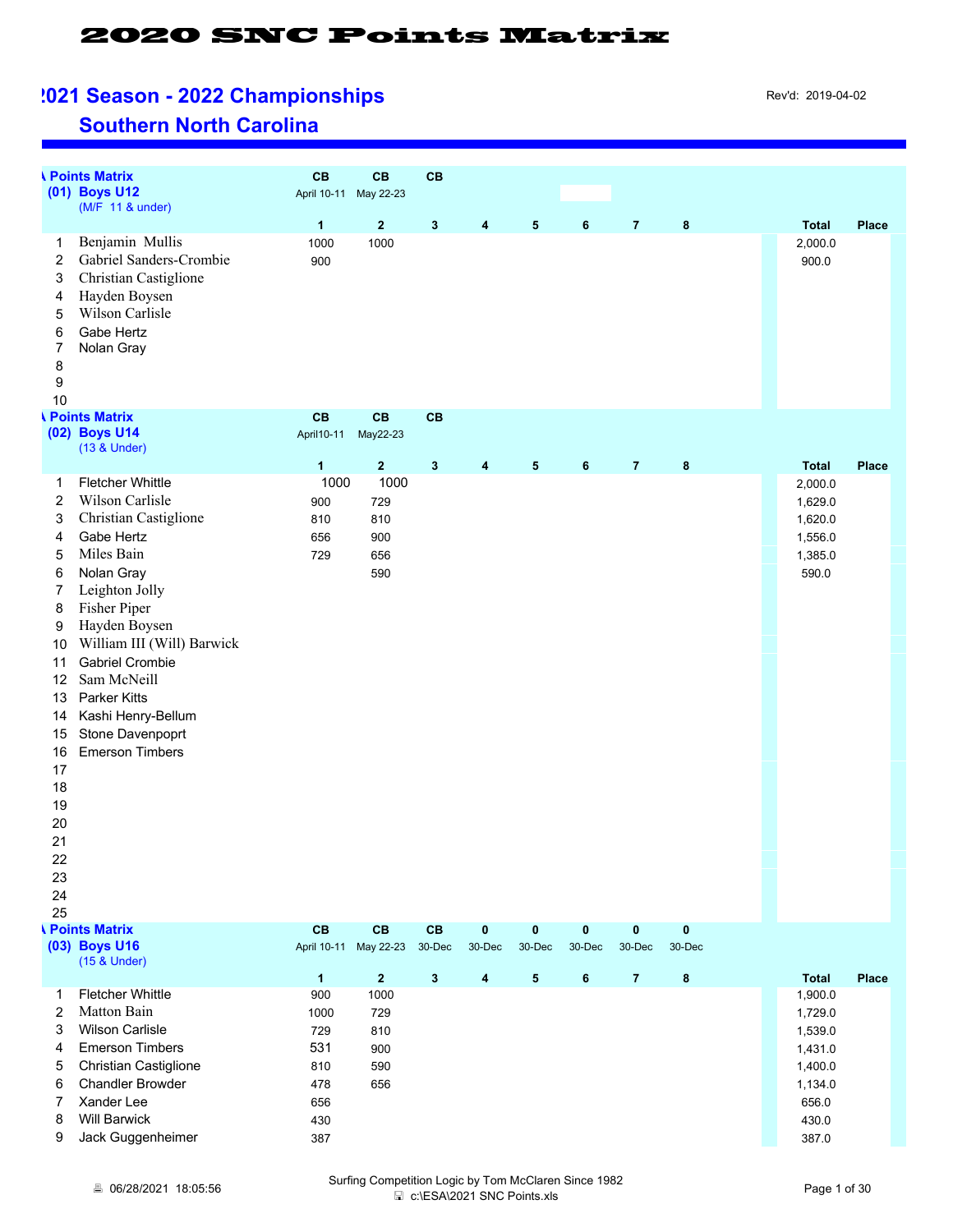| 10 Gabe Hertz      | 387 |  | 387.0 |
|--------------------|-----|--|-------|
| 11 Sam McNeill     | 349 |  | 349.0 |
| 12 Parker Kitts    | 349 |  | 349.0 |
| 13 Nolan Gray      | 314 |  | 314.0 |
| 14 Kendrick Remahl |     |  |       |
| 15 Nathan DK Graff |     |  |       |
| 16 Leighton Jolly  |     |  |       |
| 17 Jeff Polanco    |     |  |       |
| 18 Kai Nau         |     |  |       |
| 19 Brode Miller    |     |  |       |
| 20 Paxton Wright   |     |  |       |
| 21 Logan Harrell   |     |  |       |
| 22 Gus hertz       |     |  |       |

Fisher Piper

|                | <b>N</b> Points Matrix             | <b>CB</b>               | <b>CB</b>               | CB           | $\mathbf{0}$            | $\mathbf{0}$ | $\mathbf{0}$ | $\mathbf{0}$            | $\bf{0}$ |                |              |
|----------------|------------------------------------|-------------------------|-------------------------|--------------|-------------------------|--------------|--------------|-------------------------|----------|----------------|--------------|
|                | (04) Junior Men U18                |                         | April 10-11 May 22-23   | 30-Dec       | 30-Dec                  | 30-Dec       | 30-Dec       | 30-Dec                  | 30-Dec   |                |              |
|                | (17 & Under)                       | $\overline{\mathbf{1}}$ | $\overline{\mathbf{2}}$ | $\mathbf{3}$ | 4                       | ${\bf 5}$    | 6            | $\overline{\mathbf{7}}$ | 8        | <b>Total</b>   | <b>Place</b> |
| 1              | Matton Bain                        | 729                     | 1000                    |              |                         |              |              |                         |          | 1,729.0        |              |
| $\overline{c}$ | <b>Jackson Travis</b>              | 1000                    | 729                     |              |                         |              |              |                         |          | 1,729.0        |              |
| 3              | <b>Gus Hertz</b>                   | 900                     | 656                     |              |                         |              |              |                         |          | 1,556.0        |              |
| 4              | Luke Nixon                         | 590                     | 810                     |              |                         |              |              |                         |          | 1,400.0        |              |
| 5              | <b>Chandler Browder</b>            | 531                     | 478                     |              |                         |              |              |                         |          | 1,009.0        |              |
| 6              | <b>Kendrick Remahl</b>             |                         | 900                     |              |                         |              |              |                         |          | 900.0          |              |
| 7              | <b>Bryce Pellicie</b>              | 349                     | 531                     |              |                         |              |              |                         |          | 880.0          |              |
| 8              | Caleb Campbell                     | 478                     | 387                     |              |                         |              |              |                         |          | 865.0          |              |
| 9              | <b>Parker Kitts</b>                | 478                     | 349                     |              |                         |              |              |                         |          | 827.0          |              |
| 10             | Sam McNeill                        | 387                     | 430                     |              |                         |              |              |                         |          | 817.0          |              |
| 11             | <b>Fletcher Whittle</b>            | 810                     |                         |              |                         |              |              |                         |          | 810.0          |              |
| 12             | Gabe Hertz<br>Jack Guggenhiemer    | 349                     | 349                     |              |                         |              |              |                         |          | 698.0          |              |
| 13<br>14       | Kai Nau                            | 349<br>656              | 314                     |              |                         |              |              |                         |          | 663.0<br>656.0 |              |
| 15             | Nate Graff                         |                         | 590                     |              |                         |              |              |                         |          | 590.0          |              |
| 16             | <b>Emerson Timbers</b>             | 531                     |                         |              |                         |              |              |                         |          | 531.0          |              |
| 17             | Jeff Polanco                       |                         | 387                     |              |                         |              |              |                         |          | 387.0          |              |
| 18             | Logan Harrell                      | 387                     |                         |              |                         |              |              |                         |          | 387.0          |              |
| 19             | Paxton Wright                      | 387                     |                         |              |                         |              |              |                         |          | 387.0          |              |
| 20             | Leighton Jolly                     |                         | 387                     |              |                         |              |              |                         |          | 387.0          |              |
| 21             | <b>Isaiah Arnold</b>               | 349                     |                         |              |                         |              |              |                         |          | 349.0          |              |
| 22             | Owen Wrenn                         |                         |                         |              |                         |              |              |                         |          |                |              |
| 23             | Noah Harrell                       |                         |                         |              |                         |              |              |                         |          |                |              |
| 24             | Ross Adams                         |                         |                         |              |                         |              |              |                         |          |                |              |
| 25             | Bear Von Horn                      |                         |                         |              |                         |              |              |                         |          |                |              |
| 26             | Ben Moore                          |                         |                         |              |                         |              |              |                         |          |                |              |
| 27             | Ethan Lowe                         |                         |                         |              |                         |              |              |                         |          |                |              |
| 28             | Makala Spear                       |                         |                         |              |                         |              |              |                         |          |                |              |
| 29             | Sam Lee                            |                         |                         |              |                         |              |              |                         |          |                |              |
| 30             | Trent Hufham                       |                         |                         |              |                         |              |              |                         |          |                |              |
| 31             | Preston Bayley                     |                         |                         |              |                         |              |              |                         |          |                |              |
| 32             | Jamie Keener                       |                         |                         |              |                         |              |              |                         |          |                |              |
| 33             | Caleb Morton                       |                         |                         |              |                         |              |              |                         |          |                |              |
| 34             | Taj Monroe                         |                         |                         |              |                         |              |              |                         |          |                |              |
| 35             | John Hoffer                        |                         |                         |              |                         |              |              |                         |          |                |              |
|                |                                    |                         |                         |              |                         |              |              |                         |          |                |              |
|                | <b><i><u>Neints</u></i></b> Matrix | <b>CB</b>               | <b>CB</b>               | CB           | 0                       | $\pmb{0}$    | $\pmb{0}$    | $\pmb{0}$               | $\bf{0}$ |                |              |
|                | (05) Men                           |                         | April 10-11 May 22-23   | 30-Dec       | 30-Dec                  | 30-Dec       | 30-Dec       | 30-Dec                  | 30-Dec   |                |              |
|                | $(18-29)$                          |                         |                         |              |                         |              |              |                         |          |                |              |
|                |                                    | $\overline{\mathbf{1}}$ | $\overline{2}$          | $\mathbf{3}$ | $\overline{\mathbf{4}}$ | 5            | 6            | $\overline{7}$          | 8        | <b>Total</b>   | <b>Place</b> |
|                |                                    |                         |                         |              |                         |              |              |                         |          |                |              |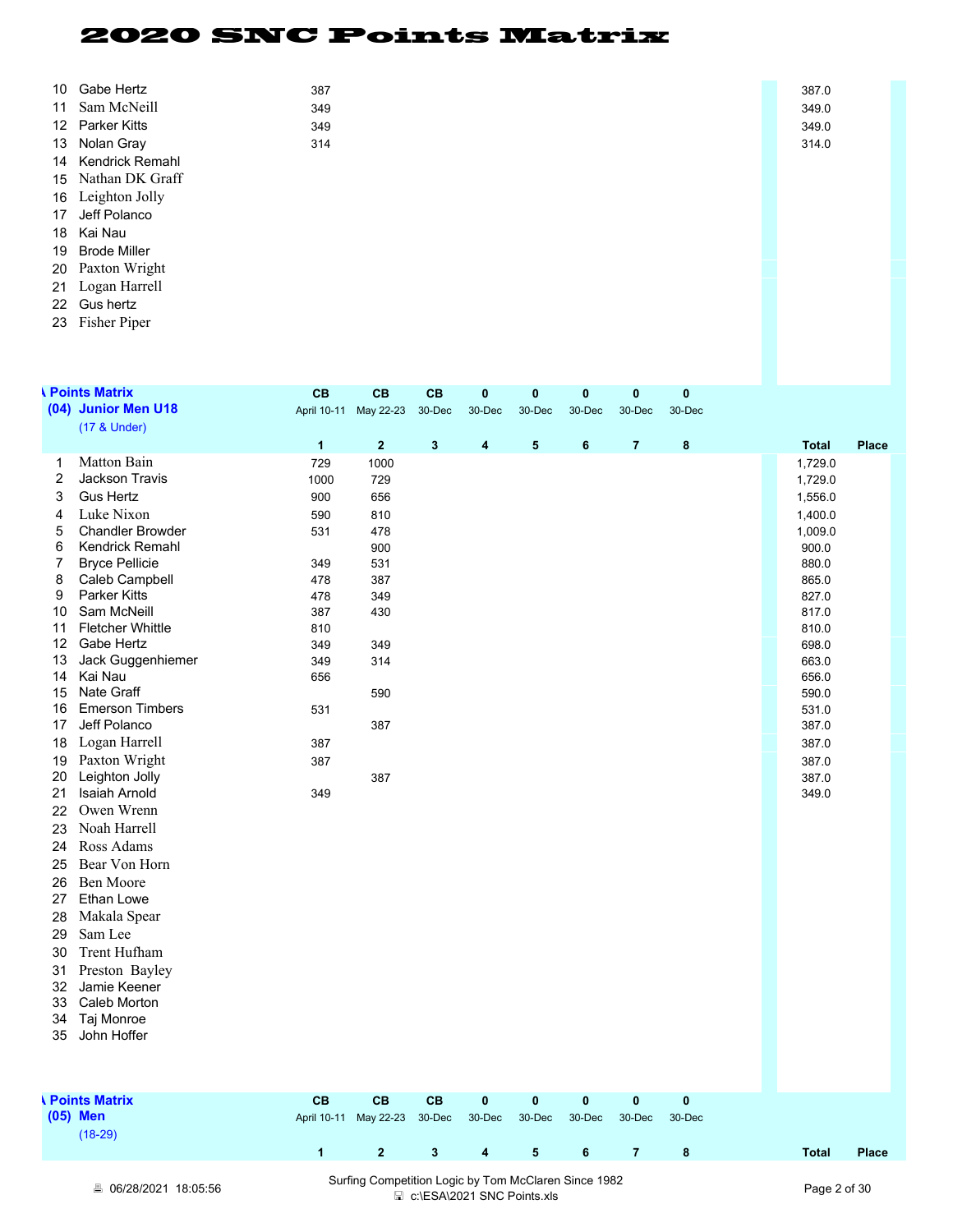| 1<br>2<br>3<br>4<br>5<br>6<br>$\overline{7}$                                               | <b>Brodie Turner</b><br>Noah Harrell<br>Ethan Lowe<br>Jack Long                                                                                                                                                                                                                  | 810<br>1000<br>900                                                               | 1000                                                                    |                  |                         |                     |                       |                     |                    | 1,810.0<br>1,000.0<br>900.0                                                                                        |              |
|--------------------------------------------------------------------------------------------|----------------------------------------------------------------------------------------------------------------------------------------------------------------------------------------------------------------------------------------------------------------------------------|----------------------------------------------------------------------------------|-------------------------------------------------------------------------|------------------|-------------------------|---------------------|-----------------------|---------------------|--------------------|--------------------------------------------------------------------------------------------------------------------|--------------|
|                                                                                            | <b><i><u>Neints</u></i></b> Matrix<br>(06) Masters<br>$(30-39)$                                                                                                                                                                                                                  | CB                                                                               | CB<br>April 10-11 May 22-23                                             | CB<br>30-Dec     | 0<br>30-Dec             | $\pmb{0}$<br>30-Dec | 0<br>30-Dec           | 0<br>30-Dec         | 0<br>30-Dec        |                                                                                                                    |              |
| 1<br>2<br>3<br>4<br>5<br>6<br>7                                                            | Will McEachern<br>Ben Mullis<br>Ryan Bowie<br>Kameron Sapsford<br>Mike Young<br>Justin Fulford<br>Joseph Gray                                                                                                                                                                    | $\mathbf{1}$<br>1000<br>900                                                      | $\overline{2}$<br>1000<br>900                                           | $\mathbf{3}$     | 4                       | 5                   | $6\phantom{1}6$       | $\overline{7}$      | 8                  | <b>Total</b><br>2,000.0<br>1,800.0                                                                                 | <b>Place</b> |
|                                                                                            | <b><i><u>Neints Matrix</u></i></b><br>(07) Senior Men<br>$(40-49)$                                                                                                                                                                                                               | CB                                                                               | CB<br>April 10-11 May 22-23                                             | CB<br>$30 - Dec$ | $\pmb{0}$<br>30-Dec     | $\pmb{0}$<br>30-Dec | $\pmb{0}$<br>30-Dec   | $\pmb{0}$<br>30-Dec | $\bf{0}$<br>30-Dec |                                                                                                                    |              |
| 1<br>2<br>3<br>4<br>5<br>6<br>$\overline{7}$<br>8<br>9<br>10                               | Woody Whittle<br><b>Guion Lee</b><br>James Castiglione<br>Eric Knight<br><b>Bryan Rich</b><br><b>Gus Hertz</b><br>Kevin Hill<br>Mike Hufham<br>Christopher Smith<br>James Wood                                                                                                   | $\blacktriangleleft$<br>900<br>1000<br>729<br>810<br>656<br>590                  | $\mathbf{2}$<br>1000<br>810<br>729<br>900                               | $\mathbf{3}$     | $\overline{\mathbf{4}}$ | 5                   | 6                     | $\overline{7}$      | 8                  | <b>Total</b><br>1,900.0<br>1,810.0<br>1,458.0<br>900.0<br>810.0<br>656.0<br>590.0                                  | <b>Place</b> |
|                                                                                            | <b>A</b> Points Matrix<br>(08) Legends                                                                                                                                                                                                                                           | CB                                                                               | CB<br>April 10-11 May 22-23                                             | CB<br>$30 - Dec$ | $\bf{0}$<br>30-Dec      | $\pmb{0}$<br>30-Dec | $\bf{0}$<br>30-Dec    | $\pmb{0}$<br>30-Dec | $\bf{0}$<br>30-Dec |                                                                                                                    |              |
| 1<br>2<br>3<br>4<br>5<br>6<br>$\overline{7}$<br>8<br>9<br>10<br>11<br>12<br>13<br>14<br>15 | (50 & Over)<br>Shaun Seufert<br>James Bain<br>Craig Newkirk<br><b>Brad Bailey</b><br>Carlton Steinmetz<br>Tony Walker<br>John Langone<br><b>Steve Spear</b><br>Mike Hufham<br>Rick Pifer<br>Jack Viorel<br><b>Bryce Francis</b><br>Peter Lamporte<br>Jamie Miller<br>Paul Gainey | $\overline{\mathbf{1}}$<br>900<br>1000<br>810<br>590<br>656<br>531<br>729<br>531 | $\overline{2}$<br>900<br>729<br>810<br>1000<br>656<br>590<br>531<br>531 | $\mathbf{3}$     | 4                       | 5                   | $6\phantom{1}6$       | $\overline{7}$      | 8                  | <b>Total</b><br>1,800.0<br>1,729.0<br>1,620.0<br>1,590.0<br>1,312.0<br>1,121.0<br>729.0<br>531.0<br>531.0<br>531.0 | <b>Place</b> |
|                                                                                            | <b>A Points Matrix</b><br>(09) Grand Legends<br>(M/F 60 & Over)                                                                                                                                                                                                                  | CB                                                                               | CB<br>April 10-11 May 22-23                                             | CB<br>$30 - Dec$ | 0<br>30-Dec             | $\pmb{0}$<br>30-Dec | $\bf{0}$<br>$30$ -Dec | 0<br>30-Dec         | 0<br>30-Dec        |                                                                                                                    |              |
| 1<br>2<br>3<br>4                                                                           | <b>Bryce Francis</b><br>William Jr. (Billy) Barwick<br><b>Bill Curry</b><br>Ray Harris, Jr.                                                                                                                                                                                      | $\mathbf{1}$<br>810<br>900<br>1000                                               | $\mathbf 2$<br>1000<br>900                                              | $3\phantom{a}$   | 4                       | $\sqrt{5}$          | $\bf 6$               | $\overline{7}$      | $\bf8$             | <b>Total</b><br>1,810.0<br>1,800.0<br>1,000.0                                                                      | Place        |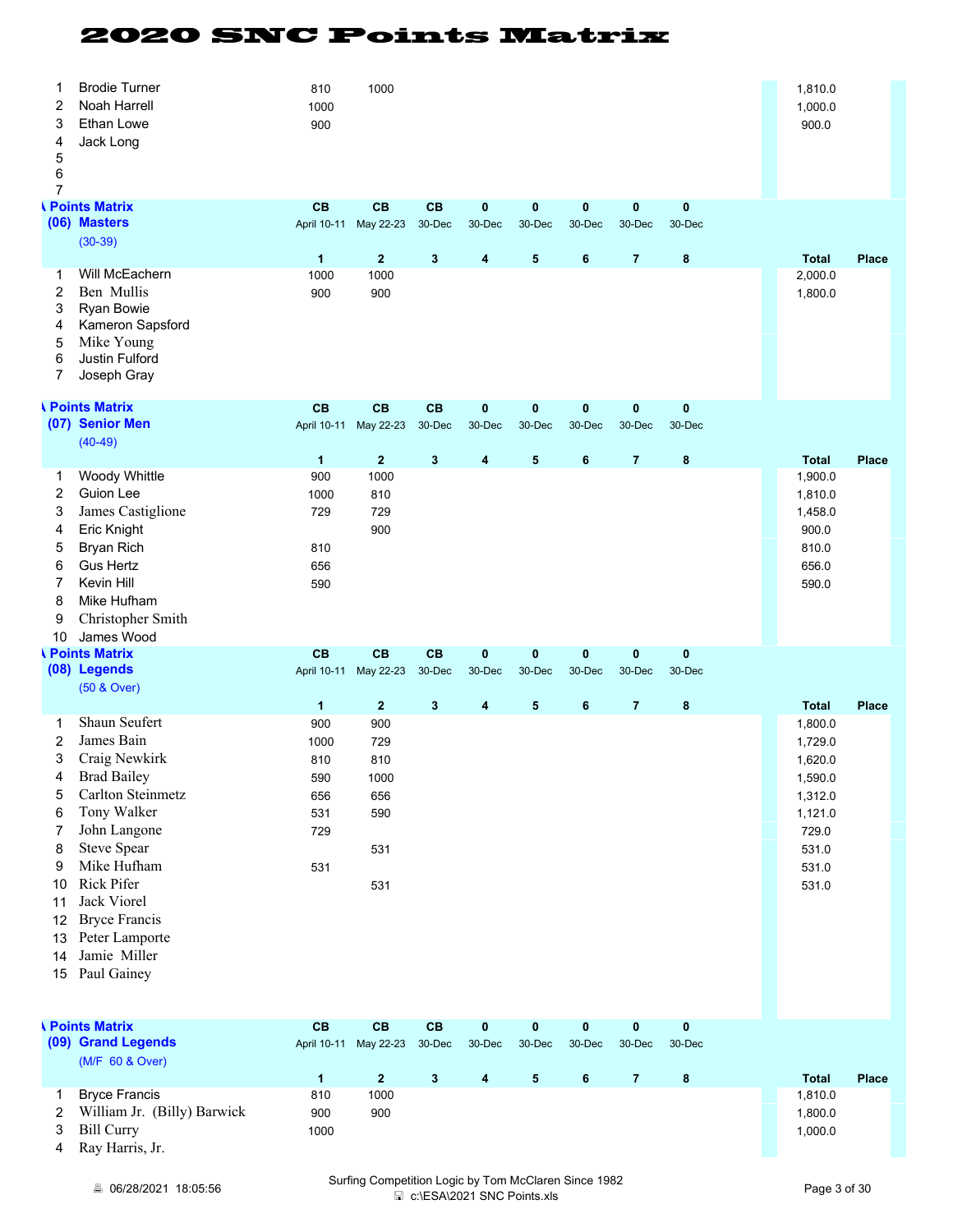|                                         | <b><i><u>Neints</u></i></b> Matrix                                                                                  | CB                          | CB                        | CB           | 0        | $\pmb{0}$ | $\bf{0}$ | 0              | $\bf{0}$ |                                        |              |
|-----------------------------------------|---------------------------------------------------------------------------------------------------------------------|-----------------------------|---------------------------|--------------|----------|-----------|----------|----------------|----------|----------------------------------------|--------------|
|                                         | (10) Girls U12<br>(13 & Under)                                                                                      |                             | April 10-11 May 22-23     | $30 - Dec$   | 30-Dec   | 30-Dec    | 30-Dec   | 30-Dec         | 30-Dec   |                                        |              |
|                                         |                                                                                                                     | $\mathbf{1}$                | $\overline{2}$            | $\mathbf{3}$ | 4        | 5         | 6        | $\overline{7}$ | 8        | <b>Total</b>                           | <b>Place</b> |
| 1<br>2<br>3<br>4<br>$\overline{7}$<br>9 | Sophia Cromartie<br>Natalie Parker<br>Carson Crandell<br>Bae joyner<br><b>Bella Faircloth</b><br>Mayleigh McEachern | 1000<br>900                 | 900<br>810<br>1000<br>729 |              |          |           |          |                |          | 1,900.0<br>1,710.0<br>1,000.0<br>729.0 |              |
| 10<br>11<br>13<br>14                    | Skylar Steinmetz<br><b>Finlay Crandell</b><br>Violet Ward<br><b>Story Martinez</b>                                  |                             |                           |              |          |           |          |                |          |                                        |              |
|                                         | <b>A Points Matrix</b>                                                                                              | CB                          | CB                        | CB           | 0        | 0         | 0        | 0              | 0        |                                        |              |
|                                         | (11) Girls U14                                                                                                      |                             | April 10-11 May 22-23     | $30 - Dec$   | 30-Dec   | 30-Dec    | 30-Dec   | 30-Dec         | 30-Dec   |                                        |              |
|                                         | (13 & Under)                                                                                                        |                             |                           |              |          |           |          |                |          |                                        |              |
| 1<br>2                                  | Skylar Steinmetz<br><b>Bella Faircloth</b>                                                                          | $\mathbf{1}$<br>1000<br>900 | $\mathbf{2}$<br>1000      | $\mathbf{3}$ | 4        | 5         | 6        | $\overline{7}$ | 8        | <b>Total</b><br>2,000.0<br>900.0       | <b>Place</b> |
| 4                                       | Sophia Cromartie                                                                                                    |                             | 900                       |              |          |           |          |                |          | 900.0                                  |              |
| 5<br>8                                  | Natalie Parker<br>Carson Crandell                                                                                   |                             | 810<br>729                |              |          |           |          |                |          | 810.0                                  |              |
| 9                                       | Violet ward                                                                                                         |                             | 656                       |              |          |           |          |                |          | 729.0<br>656.0                         |              |
| 11                                      | Eva Dattilo                                                                                                         |                             | 590                       |              |          |           |          |                |          | 590.0                                  |              |
| 12                                      | Kade Seay                                                                                                           |                             |                           |              |          |           |          |                |          |                                        |              |
| 13<br>14                                | Milly Kelley<br><b>Story Martinez</b>                                                                               |                             |                           |              |          |           |          |                |          |                                        |              |
|                                         |                                                                                                                     |                             |                           |              |          |           |          |                |          |                                        |              |
|                                         | <b>A Points Matrix</b>                                                                                              | <b>CB</b>                   | CB                        | CB           | $\bf{0}$ | $\bf{0}$  | $\bf{0}$ | 0              | 0        |                                        |              |
|                                         | (12) Girls U16<br>(15 & Under)                                                                                      |                             | April 10-11 May 22-23     | $30 - Dec$   | 30-Dec   | 30-Dec    | 30-Dec   | 30-Dec         | 30-Dec   |                                        |              |
|                                         |                                                                                                                     | $\mathbf{1}$                | $\mathbf 2$               | $\mathbf{3}$ | 4        | 5         | 6        | $\overline{7}$ | 8        | <b>Total</b>                           | <b>Place</b> |
| 1                                       | Skylar Steinmetz                                                                                                    | 1000                        | 1000                      |              |          |           |          |                |          | 2,000.0                                |              |
| 2                                       | Annie Howard                                                                                                        | 810                         | 810                       |              |          |           |          |                |          | 1,620.0                                |              |
| 3<br>4                                  | Kayla Cribb<br>Chloe Norvell                                                                                        | 900                         | 656<br>900                |              |          |           |          |                |          | 1,556.0<br>900.0                       |              |
| 5                                       | Violet Ward                                                                                                         |                             | 729                       |              |          |           |          |                |          | 729.0                                  |              |
| 6                                       | Dare Turner                                                                                                         |                             | 656                       |              |          |           |          |                |          | 656.0                                  |              |
| 8                                       | <b>Bella Faircloth</b>                                                                                              |                             |                           |              |          |           |          |                |          |                                        |              |
| 14<br>15                                | Alexa moore<br><b>Story Martinez</b>                                                                                |                             |                           |              |          |           |          |                |          |                                        |              |
|                                         | <b>A Points Matrix</b>                                                                                              | CB                          | CB                        | CB           | 0        | $\pmb{0}$ | $\bf{0}$ | 0              | 0        |                                        |              |
|                                         | (13) Junior Women U18<br>(17 & Under)                                                                               |                             | April 10-11 May 22-23     | $30 - Dec$   | 30-Dec   | 30-Dec    | 30-Dec   | 30-Dec         | 30-Dec   |                                        |              |
|                                         |                                                                                                                     | $\mathbf{1}$                | $\mathbf{2}$              | $\mathbf{3}$ | 4        | 5         | 6        | $\overline{7}$ | 8        | <b>Total</b>                           | <b>Place</b> |
| 1<br>2                                  | Callie Hertz<br><b>Emerson Shuttleworth</b>                                                                         | 1000<br>900                 | 1000<br>810               |              |          |           |          |                |          | 2,000.0<br>1,710.0                     |              |
| 3                                       | Malia Womble                                                                                                        | 729                         | 900                       |              |          |           |          |                |          | 1,629.0                                |              |
| 4                                       | <b>Rhodes Gould</b>                                                                                                 | 656                         | 729                       |              |          |           |          |                |          | 1,385.0                                |              |
| 5                                       | Kayla Cribb                                                                                                         | 590                         | 590                       |              |          |           |          |                |          | 1,180.0                                |              |
| 6<br>7                                  | Skylar Steinmetz<br><b>Chloe Norvell</b>                                                                            | 810                         | 656                       |              |          |           |          |                |          | 810.0<br>656.0                         |              |
| 8                                       | Ella Grey-Rich                                                                                                      | 531                         |                           |              |          |           |          |                |          | 531.0                                  |              |
| 9                                       | Annie Howard                                                                                                        |                             | 531                       |              |          |           |          |                |          | 531.0                                  |              |
| 10<br>11                                | Kade Seay<br>Alyssa Parker                                                                                          |                             |                           |              |          |           |          |                |          |                                        |              |
| 12                                      | <b>Bella Faircloth</b>                                                                                              |                             |                           |              |          |           |          |                |          |                                        |              |
| 13                                      | <b>Story Martinez</b>                                                                                               |                             |                           |              |          |           |          |                |          |                                        |              |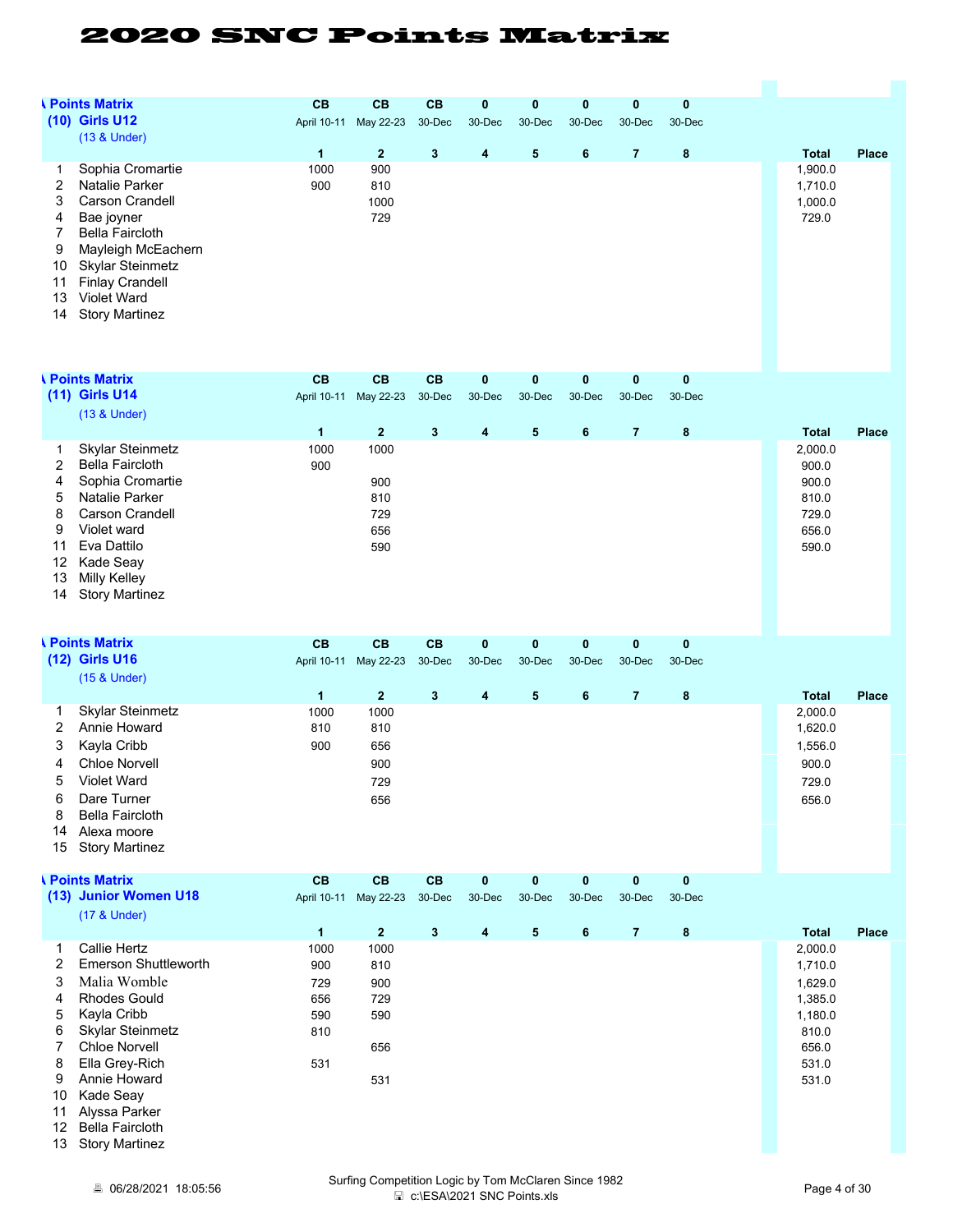- Dare Turner
- Kylie Jenkins

|                | <b>A Points Matrix</b>      | <b>CB</b>    | <b>CB</b>      | <b>CB</b>    | $\bf{0}$    | $\pmb{0}$               | $\mathbf{0}$   | $\mathbf{0}$   | $\mathbf 0$  |              |       |
|----------------|-----------------------------|--------------|----------------|--------------|-------------|-------------------------|----------------|----------------|--------------|--------------|-------|
|                | (14) Women                  | April 10-11  | May 22-23      | 30-Dec       | 30-Dec      | 30-Dec                  | 30-Dec         | 30-Dec         | 30-Dec       |              |       |
|                | $(18-34)$                   |              |                |              |             |                         |                |                |              |              |       |
|                |                             | $\mathbf{1}$ | $\mathbf{2}$   | $\mathbf{3}$ | 4           | $\overline{\mathbf{5}}$ | 6              | $\overline{7}$ | 8            | <b>Total</b> | Place |
| 1              | Samantha Newkirk            | 1000         | 900            |              |             |                         |                |                |              | 1,900.0      |       |
| $\overline{2}$ | Swain Curtain               | 900          | 810            |              |             |                         |                |                |              | 1,710.0      |       |
| 3              | Becca Kenney                |              | 1000           |              |             |                         |                |                |              | 1,000.0      |       |
| 4              | Julia Buehler               |              | 729            |              |             |                         |                |                |              | 729.0        |       |
|                | <b>A Points Matrix</b>      | <b>CB</b>    | <b>CB</b>      | CB           | $\bf{0}$    | $\pmb{0}$               | $\mathbf{0}$   | $\mathbf{0}$   | $\mathbf{0}$ |              |       |
| i) Ladies      |                             | April 10-11  | May 22-23      | 30-Dec       | 30-Dec      | 30-Dec                  | 30-Dec         | 30-Dec         | 30-Dec       |              |       |
|                | (35 & Over)                 |              |                |              |             |                         |                |                |              |              |       |
|                |                             | $\mathbf{1}$ | $\overline{2}$ | $\mathbf{3}$ | $\pmb{4}$   | $\overline{5}$          | $6\phantom{1}$ | $\overline{7}$ | $\bf{8}$     | <b>Total</b> | Place |
| 1              | Erin Whittle                | 1000         | 1000           |              |             |                         |                |                |              | 2,000.0      | ###   |
| $\overline{2}$ | Jo Pickett                  |              |                |              |             |                         |                |                |              |              |       |
| 3              |                             |              |                |              |             |                         |                |                |              |              |       |
|                |                             | $\mathbf{v}$ | U              | Þ            | v           | v                       | Þ              |                |              | 0.0          |       |
|                | <b>A Points Matrix</b>      | <b>CB</b>    | <b>CB</b>      | CB           | $\mathbf 0$ | $\mathbf{0}$            | $\mathbf{0}$   | $\mathbf{0}$   | $\mathbf 0$  |              |       |
|                | (16) Menehune Longboard U14 | April 10-11  | May 22-23      | 30-Dec       | 30-Dec      | 30-Dec                  | 30-Dec         | 30-Dec         | 30-Dec       |              |       |
|                | (M/F 13 & Under)            |              |                |              |             |                         |                |                |              |              |       |
|                |                             | $\mathbf{1}$ | $\overline{2}$ | $\mathbf{3}$ | 4           | $\overline{\mathbf{5}}$ | 6              | $\overline{7}$ | 8            | <b>Total</b> | Place |
| 1              | <b>Fletcher Whittle</b>     | 1000         | 1000           |              |             |                         |                |                |              | 2,000.0      |       |
| 2              | Wilson Carlisle             | 900          | 810            |              |             |                         |                |                |              | 1,710.0      |       |
| 3              | <b>Miles Bain</b>           | 810          | 900            |              |             |                         |                |                |              | 1,710.0      |       |
| 4              | Christian Castiglione       | 729          | 656            |              |             |                         |                |                |              | 1,385.0      |       |
| 5              | Sophia Cromartie            | 478          | 590            |              |             |                         |                |                |              | 1,068.0      |       |
| 6              | Natalie Parker              | 531          | 478            |              |             |                         |                |                |              | 1,009.0      |       |
| 7              | Nevaeh Seymour              | 387          | 531            |              |             |                         |                |                |              | 918.0        |       |
| 8              | <b>Benjamin Mullis</b>      | 430          | 387            |              |             |                         |                |                |              | 817.0        |       |
| 9              | Skylar Steinmetz            | 349          | 387            |              |             |                         |                |                |              | 736.0        |       |
| 10             | Gabe Hertz                  |              | 729            |              |             |                         |                |                |              | 729.0        |       |
| 11             | Dare Turner                 |              | 531            |              |             |                         |                |                |              | 531.0        |       |
| 12             | Gabriel Sanders-Crombie     | 387          |                |              |             |                         |                |                |              | 387.0        |       |
| 13             | Bae Joyner                  |              | 387            |              |             |                         |                |                |              | 387.0        |       |
| 14             | Leighton Jolly              |              |                |              |             |                         |                |                |              |              |       |
| 15             | <b>Fisher Piper</b>         |              |                |              |             |                         |                |                |              |              |       |
|                |                             |              |                |              |             |                         |                |                |              |              |       |

Parker Kitts

|    | <b>Points Matrix</b>      | CB                   | CB           | CB           | $\mathbf{0}$ | $\mathbf{0}$ | $\mathbf 0$ | $\mathbf{0}$   | $\bf{0}$ |         |              |
|----|---------------------------|----------------------|--------------|--------------|--------------|--------------|-------------|----------------|----------|---------|--------------|
|    | (17) Junior Longboard U18 | April 10-11          | May 22-23    | 30-Dec       | 30-Dec       | 30-Dec       | 30-Dec      | 30-Dec         | 30-Dec   |         |              |
|    | (17 & Under)              |                      |              |              |              |              |             |                |          |         |              |
|    |                           | $\blacktriangleleft$ | $\mathbf{2}$ | $\mathbf{3}$ | 4            | 5            | 6           | $\overline{7}$ | 8        | Total   | <b>Place</b> |
|    | <b>Gus Hertz</b>          | 900                  | 1000         |              |              |              |             |                |          | 1,900.0 |              |
| 2  | <b>Isaiah Arnold</b>      | 656                  | 729          |              |              |              |             |                |          | 1,385.0 |              |
| 3  | <b>Wilson Carlisle</b>    | 531                  | 810          |              |              |              |             |                |          | 1,341.0 |              |
| 4  | Makala Spear              | 387                  | 656          |              |              |              |             |                |          | 1,043.0 |              |
| 5  | Jackson Travis            | 1000                 |              |              |              |              |             |                |          | 1,000.0 |              |
| 6  | Ryan Shovlin              |                      | 900          |              |              |              |             |                |          | 900.0   |              |
|    | <b>Fletcher Whittle</b>   | 810                  |              |              |              |              |             |                |          | 810.0   |              |
| 8  | Kai Nau                   | 729                  |              |              |              |              |             |                |          | 729.0   |              |
| 9  | <b>Parker Kitts</b>       | 590                  |              |              |              |              |             |                |          | 590.0   |              |
| 10 | Leighton Jolly            |                      | 590          |              |              |              |             |                |          | 590.0   |              |
| 11 | Jeff Polanco              |                      | 531          |              |              |              |             |                |          | 531.0   |              |
| 12 | Vincent Gallo             | 478                  |              |              |              |              |             |                |          | 478.0   |              |
| 13 | Sam McNeill               |                      | 478          |              |              |              |             |                |          | 478.0   |              |
| 14 | <b>Chandler Browder</b>   | 430                  |              |              |              |              |             |                |          | 430.0   |              |
| 15 | William (Will) Barwick    |                      | 430          |              |              |              |             |                |          | 430.0   |              |
| 16 | Paxton Wright             | 387                  |              |              |              |              |             |                |          | 387.0   |              |

**6 06/28/2021 18:05:56** Surfing Competition Logic by Tom McClaren Since 1982 mpetition Logic by Tom McClaren Since 1982<br>  $\Box$  c:\ESA\2021 SNC Points.xls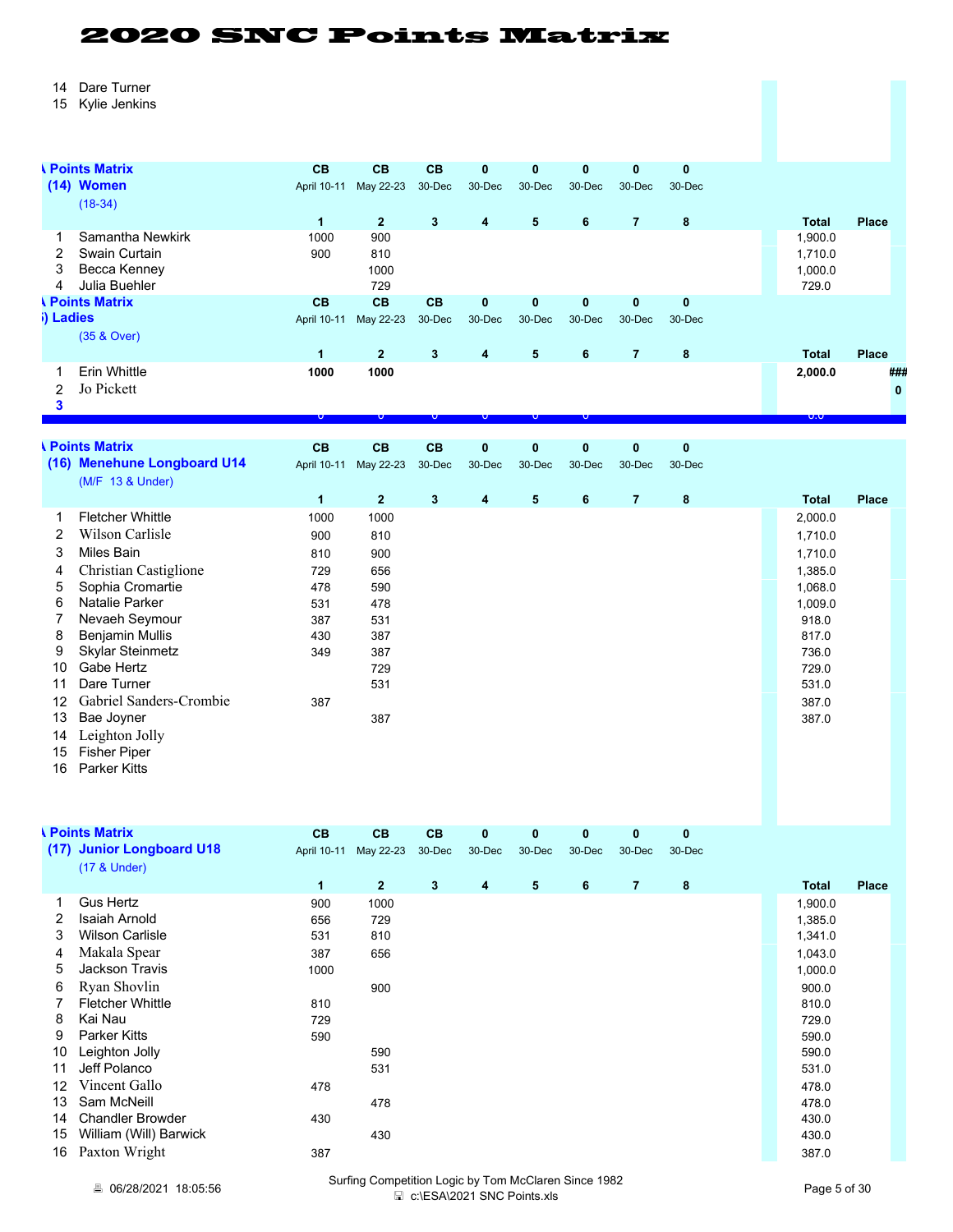| 387<br>349<br>349                       |                           |                                                                                                                                                                                                                         |                    |                                 |                        |                               |                    | 387.0<br>349.0<br>349.0                                      |                                                                      |
|-----------------------------------------|---------------------------|-------------------------------------------------------------------------------------------------------------------------------------------------------------------------------------------------------------------------|--------------------|---------------------------------|------------------------|-------------------------------|--------------------|--------------------------------------------------------------|----------------------------------------------------------------------|
| <b>CB</b>                               | <b>CB</b><br>$30 - Dec$   | $\bf{0}$<br>30-Dec                                                                                                                                                                                                      | $\bf{0}$<br>30-Dec | 0<br>30-Dec                     | $\pmb{0}$<br>30-Dec    | 0<br>30-Dec                   |                    |                                                              |                                                                      |
| $\mathbf{1}$                            | $\overline{\mathbf{3}}$   | 4                                                                                                                                                                                                                       | $5\phantom{.0}$    | 6                               | $\overline{7}$         | $\bf{8}$                      |                    | <b>Total</b>                                                 | <b>Place</b>                                                         |
| 1000<br>900<br>810                      |                           |                                                                                                                                                                                                                         |                    |                                 |                        |                               |                    | 1,810.0<br>1,000.0<br>900.0<br>900.0<br>810.0                |                                                                      |
| CB                                      | CB<br>$30 - Dec$          | $\bf{0}$<br>30-Dec                                                                                                                                                                                                      | $\bf{0}$<br>30-Dec | $\bf{0}$<br>30-Dec              | $\mathbf 0$<br>30-Dec  | $\bf{0}$<br>30-Dec            |                    |                                                              |                                                                      |
|                                         |                           |                                                                                                                                                                                                                         |                    |                                 |                        |                               |                    |                                                              | <b>Place</b>                                                         |
|                                         |                           |                                                                                                                                                                                                                         |                    |                                 |                        |                               |                    | 0.0<br>0.0<br>0.0<br>$0.0\,$<br>0.0<br>0.0<br>$0.0\,$        | $\mathbf{1}$<br>$\overline{2}$<br>3<br>4<br>5<br>6<br>$\overline{7}$ |
|                                         | 30-Dec                    | 30-Dec                                                                                                                                                                                                                  | 30-Dec             | 30-Dec                          | 30-Dec                 | 30-Dec                        |                    |                                                              |                                                                      |
| $\mathbf{1}$                            | $3\phantom{a}$            | 4                                                                                                                                                                                                                       | $5\phantom{.0}$    | $\bf 6$                         | $\overline{7}$         | $\bf{8}$                      |                    | <b>Total</b>                                                 | <b>Place</b>                                                         |
| 1000<br>810<br>531<br>656<br>590<br>387 | 590                       |                                                                                                                                                                                                                         |                    |                                 |                        |                               |                    | 1,729.0<br>1,620.0<br>1,187.0<br>1,134.0<br>1,121.0<br>977.0 |                                                                      |
|                                         | $\mathbf{1}$<br>CB<br>900 | CB<br>April 10-11 May 22-23<br>$\mathbf{2}$<br>810<br>1000<br>900<br>CB<br>April 10-11 May 22-23<br>$\overline{2}$<br>3<br>CB<br>CB<br>April 10-11 May 22-23<br>$\mathbf{2}$<br>1000<br>729<br>810<br>656<br>478<br>531 | 4<br>0             | $5\phantom{.0}$<br>$\mathbf{0}$ | $\bf 6$<br>$\mathbf 0$ | $\overline{7}$<br>$\mathbf 0$ | $\bf8$<br>$\bf{0}$ |                                                              | <b>Total</b><br>1,900.0                                              |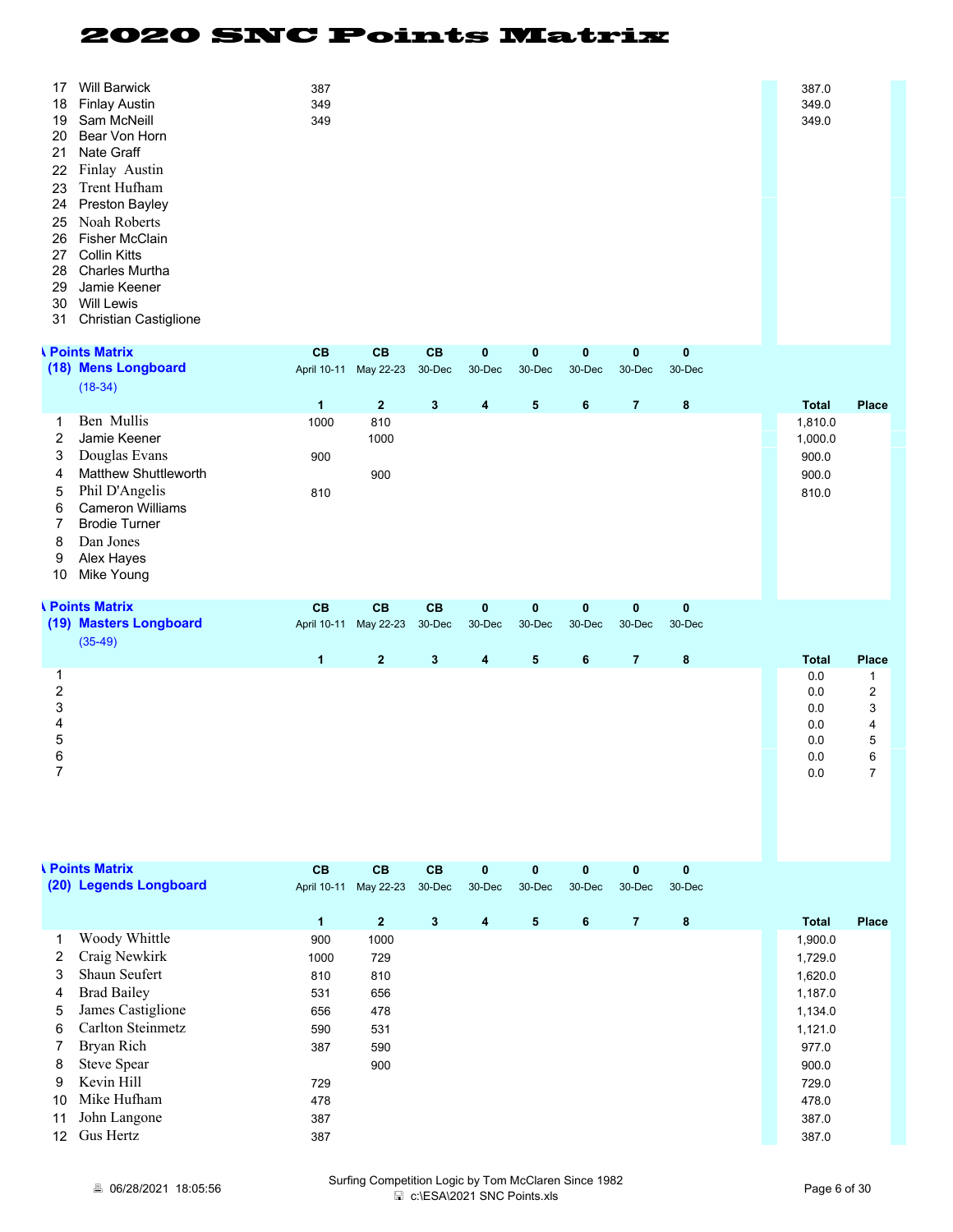- Bryce Francis
- Peter Lamporte
- Tony Walker
- Jamie Miller
- Paul Gainey

|                                                                                | <b>I</b> Points Matrix                                                                                                                                                                                                                  | <b>CB</b>                          | CB                                                                  | <b>CB</b>           | $\mathbf{0}$           | $\bf{0}$               | 0           | $\mathbf 0$              | 0           |                                                                                                  |              |
|--------------------------------------------------------------------------------|-----------------------------------------------------------------------------------------------------------------------------------------------------------------------------------------------------------------------------------------|------------------------------------|---------------------------------------------------------------------|---------------------|------------------------|------------------------|-------------|--------------------------|-------------|--------------------------------------------------------------------------------------------------|--------------|
|                                                                                | (21) Grand Legends LB                                                                                                                                                                                                                   |                                    | April 10-11 May 22-23                                               | 30-Dec              | 30-Dec                 | 30-Dec                 | 30-Dec      | 30-Dec<br>$\overline{7}$ | 30-Dec      |                                                                                                  |              |
| 1<br>2<br>3<br>4<br>5<br>6                                                     | <b>Bryce Francis</b><br>Paul Gainey<br><b>Bill Curry</b><br><b>Bob Berke</b><br>Ray Harris<br>John Sideris                                                                                                                              | $\mathbf{1}$<br>1000<br>810<br>900 | $\mathbf{2}$<br>1000<br>900                                         | 3                   | $\overline{4}$         | 5                      | 6           |                          | 8           | <b>Total</b><br>2,000.0<br>1,710.0<br>900.0                                                      | <b>Place</b> |
|                                                                                | <b><i><u>Neints Matrix</u></i></b>                                                                                                                                                                                                      | CB                                 | CB                                                                  | <b>CB</b>           | $\bf{0}$               | $\bf{0}$               | $\mathbf 0$ | $\mathbf 0$              | $\bf{0}$    |                                                                                                  |              |
|                                                                                | (22) Junior Womens Longboard U18<br>(17 & Under)                                                                                                                                                                                        |                                    | April 10-11 May 22-23                                               | 30-Dec              | 30-Dec                 | 30-Dec                 | 30-Dec      | 30-Dec                   | 30-Dec      |                                                                                                  |              |
|                                                                                |                                                                                                                                                                                                                                         | $\mathbf{1}$                       | $\mathbf{2}$                                                        | $\mathbf{3}$        | 4                      | 5                      | 6           | $\overline{7}$           | 8           | <b>Total</b>                                                                                     | <b>Place</b> |
| 1<br>2<br>3<br>4<br>5<br>6<br>$\overline{7}$<br>8<br>9<br>10<br>11<br>12<br>13 | <b>Callie Hertz</b><br>Emerson Shuttleworth<br><b>Rhodes Gould</b><br><b>Skylar Steinmetz</b><br>Kylie Jenkins<br>Ella Grey-Rich<br>Malia Womble<br>Annie Howard<br>Dare Turner<br><b>Chloe Norvell</b><br>Mary Lamporte<br>Kylee Heath | 1000<br>656<br>810<br>900<br>729   | 900<br>1000<br>810<br>531<br>478<br>729<br>656<br>590<br>531<br>478 |                     |                        |                        |             |                          |             | 1,900.0<br>1,656.0<br>1,620.0<br>1,431.0<br>1,207.0<br>729.0<br>656.0<br>590.0<br>531.0<br>478.0 |              |
|                                                                                | <b>A Points Matrix</b><br>(23) Womens Longboard                                                                                                                                                                                         | <b>CB</b>                          | CB<br>April 10-11 May 22-23                                         | <b>CB</b><br>30-Dec | $\bf{0}$<br>30-Dec     | $\bf{0}$<br>30-Dec     | 0<br>30-Dec | $\pmb{0}$<br>30-Dec      | 0<br>30-Dec |                                                                                                  |              |
|                                                                                | $(18-34)$                                                                                                                                                                                                                               |                                    |                                                                     |                     |                        |                        |             |                          |             |                                                                                                  |              |
| 1<br>$\overline{c}$<br>3                                                       | Samantha Newkirk                                                                                                                                                                                                                        | $\blacktriangleleft$<br>1000       | $\mathbf{2}$<br>1000                                                | 3                   | $\overline{4}$         | 5                      | 6           | $\overline{7}$           | 8           | <b>Total</b><br>2,000.0                                                                          | <b>Place</b> |
|                                                                                | <b><i><u>Neints</u></i></b> Matrix                                                                                                                                                                                                      | CB                                 | CB                                                                  | CB                  | 0                      | 0                      | 0           | 0                        | 0           |                                                                                                  |              |
|                                                                                | (24) Ladies Longboard<br>(35 & Over)                                                                                                                                                                                                    |                                    | April 10-11 May 22-23                                               | 30-Dec              | 30-Dec                 | 30-Dec                 | 30-Dec      | 30-Dec                   | 30-Dec      |                                                                                                  |              |
|                                                                                |                                                                                                                                                                                                                                         | $\mathbf{1}$                       | $\overline{2}$                                                      | $\mathbf{3}$        | 4                      | $5\phantom{.0}$        | 6           | $\overline{7}$           | 8           | <b>Total</b>                                                                                     | <b>Place</b> |
| 1<br>2                                                                         | Erin Whittle<br>Jo Pickett                                                                                                                                                                                                              | 1000                               | 1000                                                                |                     |                        |                        |             |                          |             | 2,000.0                                                                                          |              |
|                                                                                | <b>A Points Matrix</b><br>(25) Open Bodyboard<br>(M/F All Ages)                                                                                                                                                                         | CB                                 | CB<br>April 10-11 May 22-23                                         | CB<br>$30 - Dec$    | $\mathbf{0}$<br>30-Dec | $\mathbf{0}$<br>30-Dec | 0<br>30-Dec | 0<br>30-Dec              | 0<br>30-Dec |                                                                                                  |              |
|                                                                                |                                                                                                                                                                                                                                         | $\mathbf{1}$                       | $\mathbf{2}$                                                        | $\mathbf{3}$        | 4                      | 5                      | 6           | $\overline{7}$           | 8           | <b>Total</b>                                                                                     | <b>Place</b> |
| 1<br>$\overline{\mathbf{c}}$<br>3<br>4<br>5                                    | <b>Gus Hertz</b><br>Kai Nau<br>Sammy McNeill<br>Skylar Steinmetz<br>Matthew Shuttleworth                                                                                                                                                | 900<br>1000                        | 1000<br>900<br>810<br>729                                           |                     |                        |                        |             |                          |             | 1,900.0<br>1,000.0<br>900.0<br>810.0<br>729.0                                                    |              |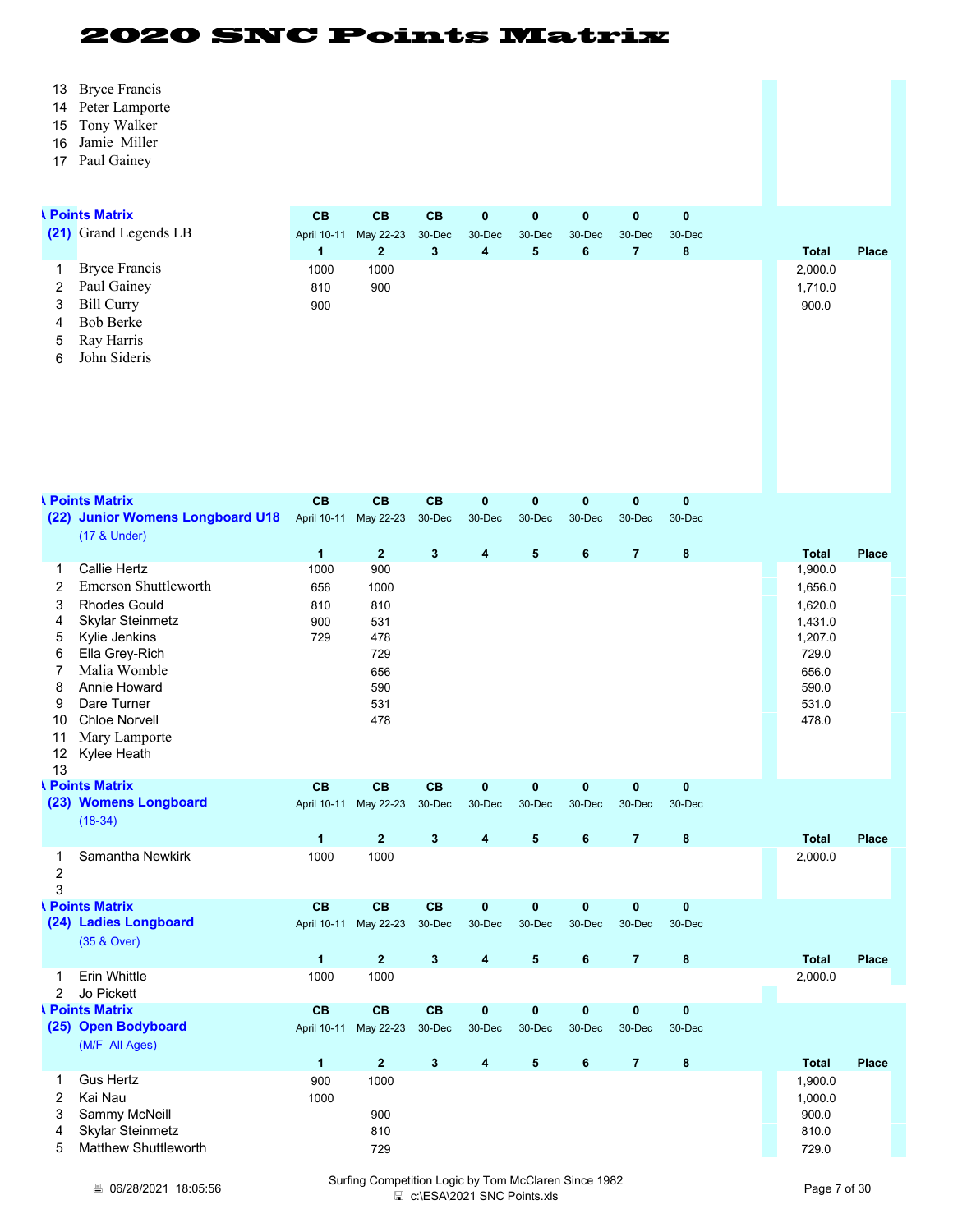| 6<br>7<br>8<br>9<br>10<br>11<br>12<br>13<br>14 | Gabe Hertz<br>Nolan Gray<br>Leighton Jolly<br><b>Wilson Carlisle</b><br>Hayden Boysen<br>Noah Harrell<br><b>Fisher Piper</b><br>Logan Harrell<br>Mike Young |                     | 656<br>590                |              |              |          |          |                |          |  | 656.0<br>590.0                       |              |
|------------------------------------------------|-------------------------------------------------------------------------------------------------------------------------------------------------------------|---------------------|---------------------------|--------------|--------------|----------|----------|----------------|----------|--|--------------------------------------|--------------|
|                                                | <b>A Points Matrix</b>                                                                                                                                      | CB                  | CB                        | CB           | $\mathbf{0}$ | $\bf{0}$ | 0        | $\mathbf 0$    | $\bf{0}$ |  |                                      |              |
|                                                | (26) Open SUP                                                                                                                                               | April 10-11         | May 22-23                 | 30-Dec       | 30-Dec       | 30-Dec   | 30-Dec   | 30-Dec         | 30-Dec   |  |                                      |              |
|                                                | (M/F All Ages)                                                                                                                                              | $\mathbf{1}$        | $\mathbf{2}$              | $\mathbf{3}$ | 4            | 5        | 6        | $\overline{7}$ | 8        |  | <b>Total</b>                         | <b>Place</b> |
| 1<br>2<br>3<br>4                               | Dane Howard<br>Mike Hill<br><b>Kevin Carlisle</b><br>Rob Moran                                                                                              | 1000<br>900         | 1000<br>810<br>900<br>729 |              |              |          |          |                |          |  | 2,000.0<br>1,710.0<br>900.0<br>729.0 |              |
|                                                | <b>A</b> Points Matrix                                                                                                                                      | <b>CB</b>           | CB                        | <b>CB</b>    | $\bf{0}$     | $\bf{0}$ | $\bf{0}$ | $\mathbf 0$    | $\bf{0}$ |  |                                      |              |
|                                                | (27) Open Shortboard                                                                                                                                        | April 10-11         | May 22-23                 | 30-Dec       | 30-Dec       | 30-Dec   | 30-Dec   | 30-Dec         | 30-Dec   |  |                                      |              |
|                                                | (M/F All Ages)                                                                                                                                              |                     |                           |              |              |          |          |                |          |  |                                      |              |
| 1                                              | <b>Fletcher Whittle</b>                                                                                                                                     | $\mathbf{1}$<br>590 | $\mathbf{2}$<br>810       | $\mathbf{3}$ | 4            | 5        | 6        | $\overline{7}$ | 8        |  | <b>Total</b><br>1,400.0              | <b>Place</b> |
| 2                                              | Woody Whittle                                                                                                                                               | 810                 | 590                       |              |              |          |          |                |          |  | 1,400.0                              |              |
| 3                                              | Matton Bain                                                                                                                                                 | 656                 | 729                       |              |              |          |          |                |          |  | 1,385.0                              |              |
| 4                                              | Will McEachern                                                                                                                                              | 387                 | 900                       |              |              |          |          |                |          |  | 1,287.0                              |              |
| 5                                              | Guion Lee                                                                                                                                                   | 900                 | 254                       |              |              |          |          |                |          |  | 1,154.0                              |              |
| 6                                              | <b>Ben Mullis</b>                                                                                                                                           | 387                 | 656                       |              |              |          |          |                |          |  | 1,043.0                              |              |
| 7<br>8                                         | Kendrick Remahl<br>Owen Moss                                                                                                                                | 1000                | 1000                      |              |              |          |          |                |          |  | 1,000.0<br>1,000.0                   |              |
| 9                                              | <b>Brodie Turner</b>                                                                                                                                        | 531                 | 430                       |              |              |          |          |                |          |  | 961.0                                |              |
| 10                                             | <b>Emerson Timbers</b>                                                                                                                                      | 229                 | 531                       |              |              |          |          |                |          |  | 760.0                                |              |
| 11                                             | Ethan Lowe                                                                                                                                                  | 729                 |                           |              |              |          |          |                |          |  | 729.0                                |              |
| 12                                             | Luke Nixon                                                                                                                                                  | 254                 | 387                       |              |              |          |          |                |          |  | 641.0                                |              |
| 13                                             | Wilson Carlisle                                                                                                                                             | 282                 | 349                       |              |              |          |          |                |          |  | 631.0                                |              |
| 14<br>15                                       | Gabe Hertz<br><b>Christian Castiglione</b>                                                                                                                  | 349<br>349          | 282<br>282                |              |              |          |          |                |          |  | 631.0<br>631.0                       |              |
|                                                | 16 Leighton Jolly                                                                                                                                           | 349                 | 254                       |              |              |          |          |                |          |  | 603.0                                |              |
| 17                                             | Skylar Steinmetz                                                                                                                                            | 254                 | 349                       |              |              |          |          |                |          |  | 603.0                                |              |
| 18                                             | James Castiglione                                                                                                                                           | 254                 | 314                       |              |              |          |          |                |          |  | 568.0                                |              |
| 19                                             | <b>Bryce Pellicie</b>                                                                                                                                       | 282                 | 282                       |              |              |          |          |                |          |  | 564.0                                |              |
| 20                                             | <b>Emerson Shuttleworth</b>                                                                                                                                 | 282                 | 254                       |              |              |          |          |                |          |  | 536.0                                |              |
| 21                                             | Caleb Campbell                                                                                                                                              | 282                 | 229                       |              |              |          |          |                |          |  | 511.0                                |              |
| 22                                             | Jack Gruggenheimer                                                                                                                                          | 229                 | 282                       |              |              |          |          |                |          |  | 511.0                                |              |
| 23                                             | <b>Chandler Browder</b>                                                                                                                                     | 254                 | 254                       |              |              |          |          |                |          |  | 508.0                                |              |
| 24                                             | Malia Womble                                                                                                                                                | 254                 | 254                       |              |              |          |          |                |          |  | 508.0                                |              |
| 25                                             | Sam McNeill                                                                                                                                                 | 254                 | 229                       |              |              |          |          |                |          |  | 483.0                                |              |
| 26<br>27                                       | Kai Nau<br>Becca Kinney                                                                                                                                     | 478                 | 478                       |              |              |          |          |                |          |  | 478.0<br>478.0                       |              |
| 28                                             | <b>Brad Bailey</b>                                                                                                                                          |                     | 387                       |              |              |          |          |                |          |  | 387.0                                |              |
| 29                                             | <b>Gus Hertz</b>                                                                                                                                            | 387                 |                           |              |              |          |          |                |          |  | 387.0                                |              |
| 30                                             | Jackson Travis                                                                                                                                              |                     | 387                       |              |              |          |          |                |          |  | 387.0                                |              |
| 31                                             | Nathan DK Graff                                                                                                                                             |                     | 349                       |              |              |          |          |                |          |  | 349.0                                |              |
| 32                                             | Callie Hertz                                                                                                                                                |                     | 314                       |              |              |          |          |                |          |  | 314.0                                |              |
| 33                                             | Parker Kitts                                                                                                                                                |                     | 314                       |              |              |          |          |                |          |  | 314.0                                |              |
| 34                                             | Logan Harrell                                                                                                                                               | 282                 |                           |              |              |          |          |                |          |  | 282.0                                |              |
| 35                                             | Jeff Polanco                                                                                                                                                |                     | 282                       |              |              |          |          |                |          |  | 282.0                                |              |
| 36                                             | Isaiah Arnold                                                                                                                                               | 282                 |                           |              |              |          |          |                |          |  | 282.0                                |              |
| 37                                             | Xander Lee                                                                                                                                                  |                     | 282                       |              |              |          |          |                |          |  | 282.0                                |              |
|                                                |                                                                                                                                                             |                     |                           |              |              |          |          |                |          |  |                                      |              |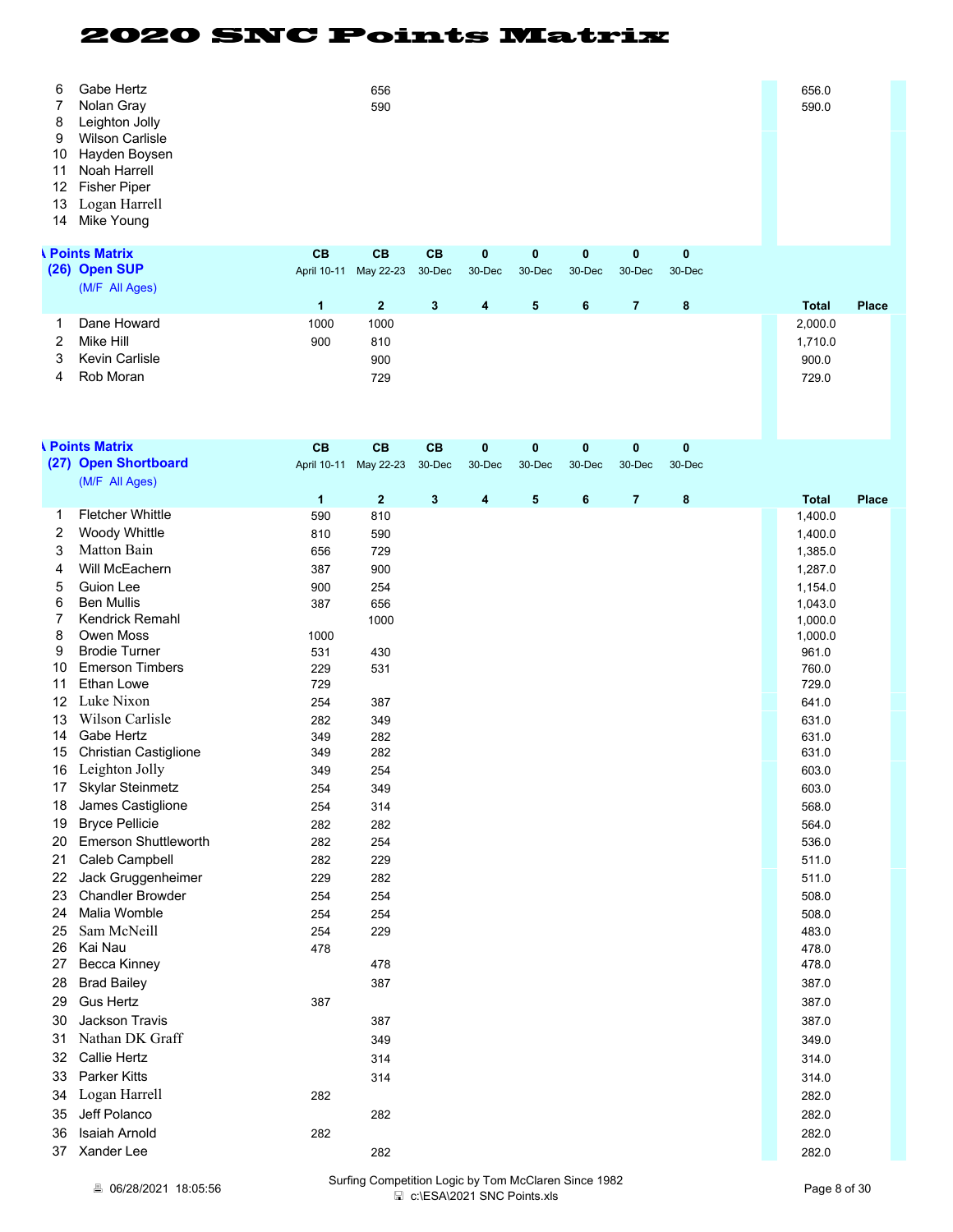| 38 | William III (Will) Barwick |     | 229 | 229.0 |
|----|----------------------------|-----|-----|-------|
| 39 | <b>Rhodes Gould</b>        | 229 |     | 229.0 |
| 40 | William (Billy) Barwick    |     | 229 | 229.0 |
| 41 | Owen Wrenn                 |     |     |       |
| 42 | Bear Von Horn              |     |     |       |
| 43 | Jack Long                  |     |     |       |
| 44 | Noah Harrell               |     |     |       |
| 45 | Ross Adams                 |     |     |       |
| 46 | Ben Moore                  |     |     |       |
| 47 | Hayden Boysen              |     |     |       |
| 48 | <b>Brode Miller</b>        |     |     |       |
| 49 | Ethan Lowe                 |     |     |       |
| 50 | Justin Fulford             |     |     |       |
| 51 | Erin Whittle               |     |     |       |
| 52 | Josh Gans                  |     |     |       |
| 53 | Sam Lee                    |     |     |       |
| 54 | Preston Bayley             |     |     |       |
| 55 | <b>Grace Muckenfuss</b>    |     |     |       |
| 56 | Trent Hufham               |     |     |       |
| 57 | James Wood                 |     |     |       |
| 58 | Shaun Seufert              |     |     |       |
| 59 | <b>Craig Newkirk</b>       |     |     |       |
| 60 | Miles Bain                 |     |     |       |
| 61 | <b>Story Martinez</b>      |     |     |       |

- John Hoffer
- Luke Andrews

|    | <b>Points Matrix</b>        | <b>CB</b>            | CB                    | CB           | $\bf{0}$ | $\mathbf{0}$ | 0      | $\mathbf{0}$   | $\mathbf{0}$ |                              |
|----|-----------------------------|----------------------|-----------------------|--------------|----------|--------------|--------|----------------|--------------|------------------------------|
|    | (28) Open Longboard         |                      | April 10-11 May 22-23 | 30-Dec       | 30-Dec   | 30-Dec       | 30-Dec | 30-Dec         | 30-Dec       |                              |
|    | (M/F All Ages)              |                      |                       |              |          |              |        |                |              |                              |
|    |                             | $\blacktriangleleft$ | $\overline{2}$        | $\mathbf{3}$ | 4        | 5            | 6      | $\overline{7}$ | 8            | <b>Total</b><br><b>Place</b> |
|    | Woody Whittle               | 900                  | 900                   |              |          |              |        |                |              | 1,800.0                      |
| 2  | <b>Gus Hertz</b>            | 531                  | 1000                  |              |          |              |        |                |              | 1,531.0                      |
| 3  | <b>Isiah Arnold</b>         | 1000                 | 478                   |              |          |              |        |                |              | 1,478.0                      |
| 4  | <b>Matthew Shuttleworth</b> | 590                  | 656                   |              |          |              |        |                |              | 1,246.0                      |
| 5  | Jackson Travis              | 430                  | 810                   |              |          |              |        |                |              | 1,240.0                      |
| 6  | <b>Craig Newkirk</b>        | 387                  | 729                   |              |          |              |        |                |              | 1,116.0                      |
|    | <b>Brad Bailey</b>          | 282                  | 531                   |              |          |              |        |                |              | 813.0                        |
| 8  | Douglas Evans               | 810                  |                       |              |          |              |        |                |              | 810.0                        |
| 9  | Emerson Shuttleworth        | 254                  | 478                   |              |          |              |        |                |              | 732.0                        |
| 10 | <b>Callie Hertz</b>         | 729                  |                       |              |          |              |        |                |              | 729.0                        |
| 11 | Wilson carlisle             | 282                  | 387                   |              |          |              |        |                |              | 669.0                        |
| 12 | Kai Nau                     | 656                  |                       |              |          |              |        |                |              | 656.0                        |
| 13 | Carltn Steinmetz            | 254                  | 387                   |              |          |              |        |                |              | 641.0                        |
| 14 | Sammy McNeil                | 282                  | 349                   |              |          |              |        |                |              | 631.0                        |
| 15 | Paul Gainey                 | 229                  | 387                   |              |          |              |        |                |              | 616.0                        |
| 16 | Jamie Keener                |                      | 590                   |              |          |              |        |                |              | 590.0                        |
| 17 | <b>Skylar Steinmetz</b>     | 254                  | 314                   |              |          |              |        |                |              | 568.0                        |
| 18 | Ryan Shovlin                |                      | 531                   |              |          |              |        |                |              | 531.0                        |
| 19 | Steve Spear                 |                      | 478                   |              |          |              |        |                |              | 478.0                        |
| 20 | <b>Fletcher Whitle</b>      | 478                  |                       |              |          |              |        |                |              | 478.0                        |
| 21 | Makala Spear                |                      | 430                   |              |          |              |        |                |              | 430.0                        |
| 22 | Phil D'Angelis              | 387                  |                       |              |          |              |        |                |              | 387.0                        |
| 23 | Noah Harrell                | 387                  |                       |              |          |              |        |                |              | 387.0                        |
| 24 | Gabe Hertz                  |                      | 387                   |              |          |              |        |                |              | 387.0                        |
| 25 | Samantha Newkirk            |                      | 349                   |              |          |              |        |                |              | 349.0                        |
| 26 | Kevin Hill                  | 349                  |                       |              |          |              |        |                |              | 349.0                        |
| 27 | Jeff Polanco                |                      | 349                   |              |          |              |        |                |              | 349.0                        |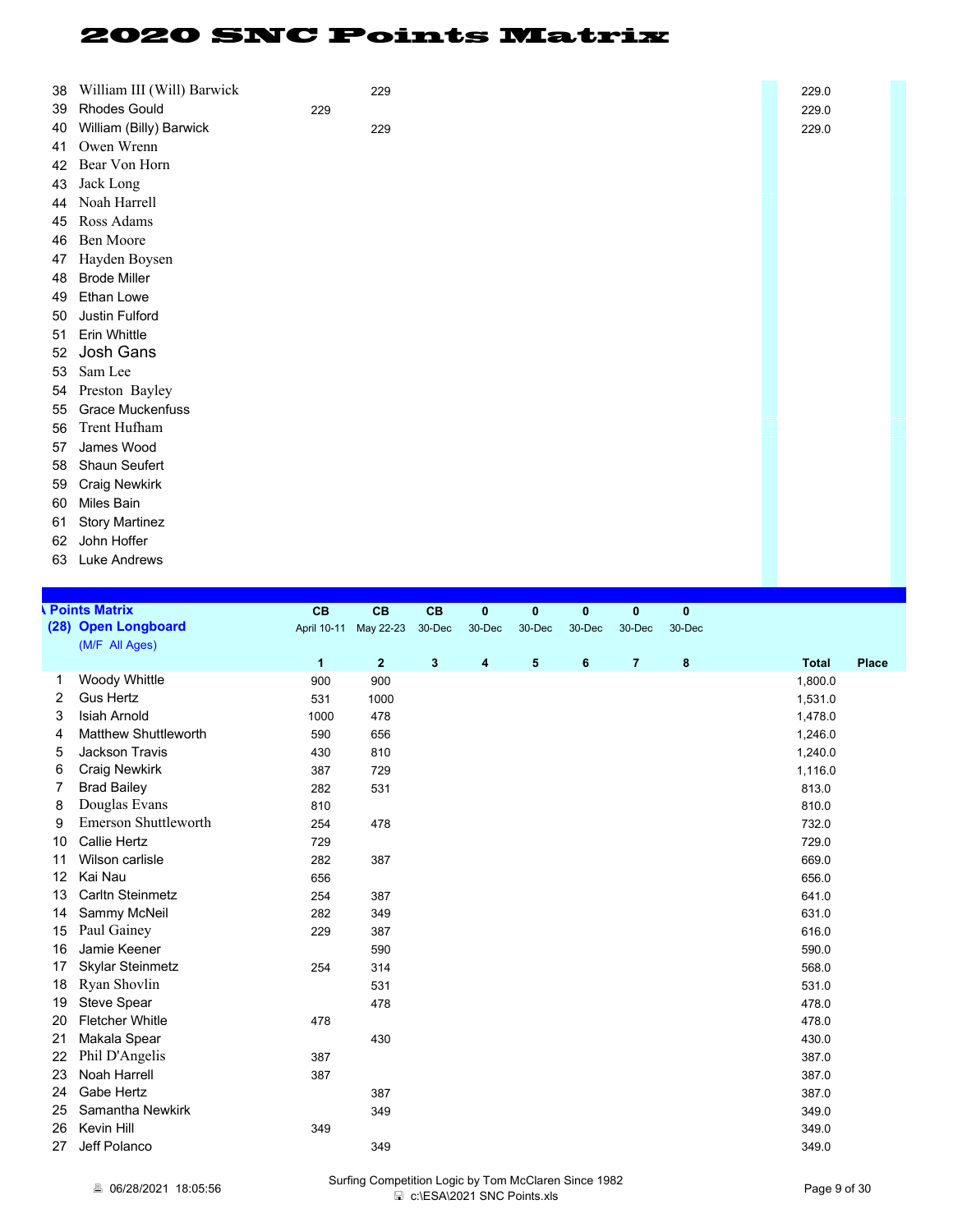| 28 | <b>Ben Mullis</b>   | 349 |     | 349.0 |
|----|---------------------|-----|-----|-------|
|    | 29 Dare Turner      |     | 349 | 349.0 |
|    | 30 Finlay Austin    | 314 |     | 314.0 |
|    | 31 Vincent Gallo    |     | 314 | 314.0 |
|    | 32 Annie Howard     |     | 314 | 314.0 |
|    | 33 Chandler Browder | 282 |     | 282.0 |
|    | 34 Erin Whittle     | 282 |     | 282.0 |
|    | 35 Malia Womble     | 282 |     | 282.0 |
| 36 | John Langone        | 254 |     | 254.0 |
|    | 37 Rhodes Gould     | 254 |     | 254.0 |
|    | 38 Ella Gray Rich   | 254 |     | 254.0 |
|    | 39 Kylie Jenkins    | 229 |     | 229.0 |
|    | 40 Leighton Jolly   |     |     |       |

 Bear Von Horn Fisher McClain Kylee Heath Gianni Pike James Castiglione Shaun Seufert Dane Howard Collin Kitts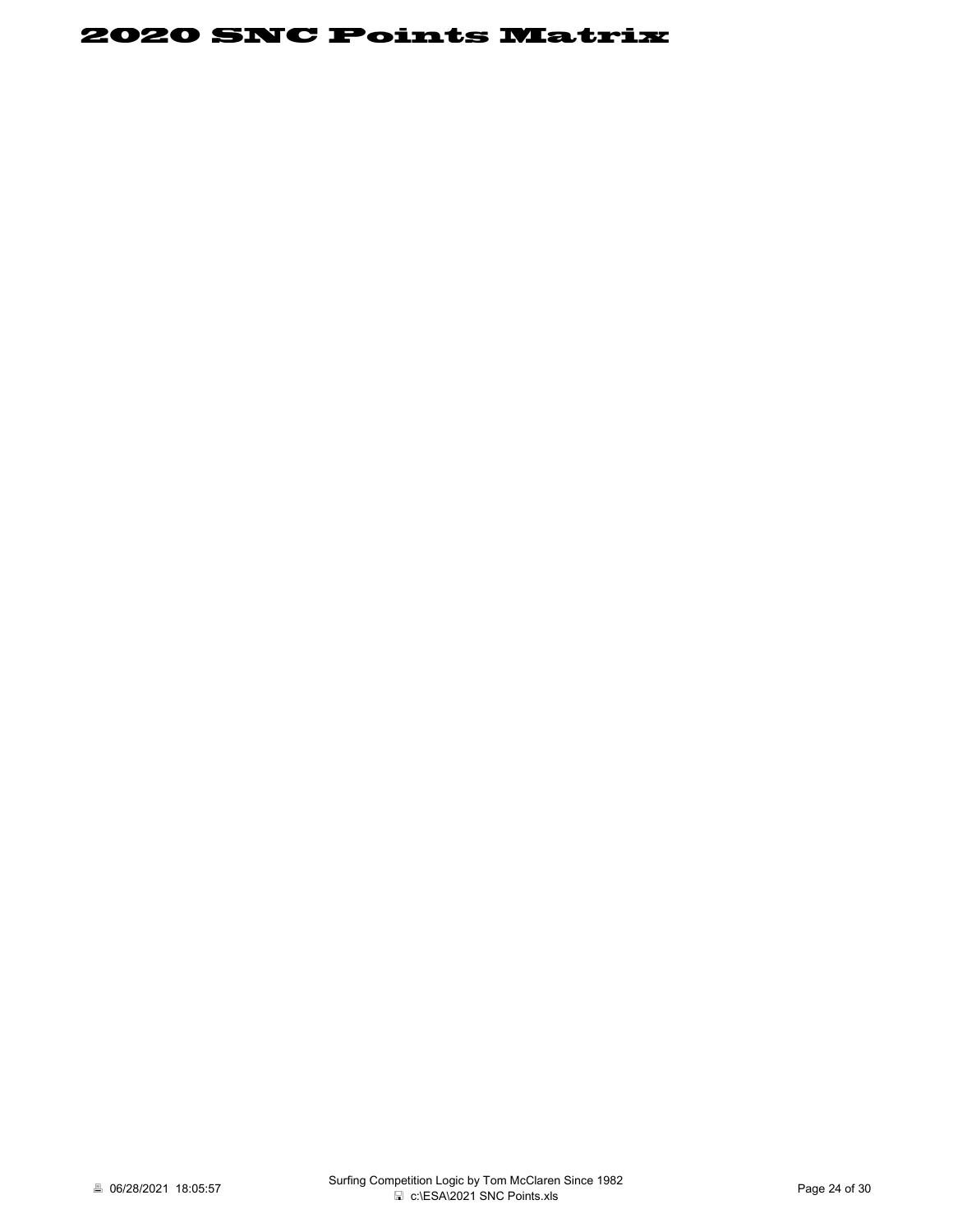1